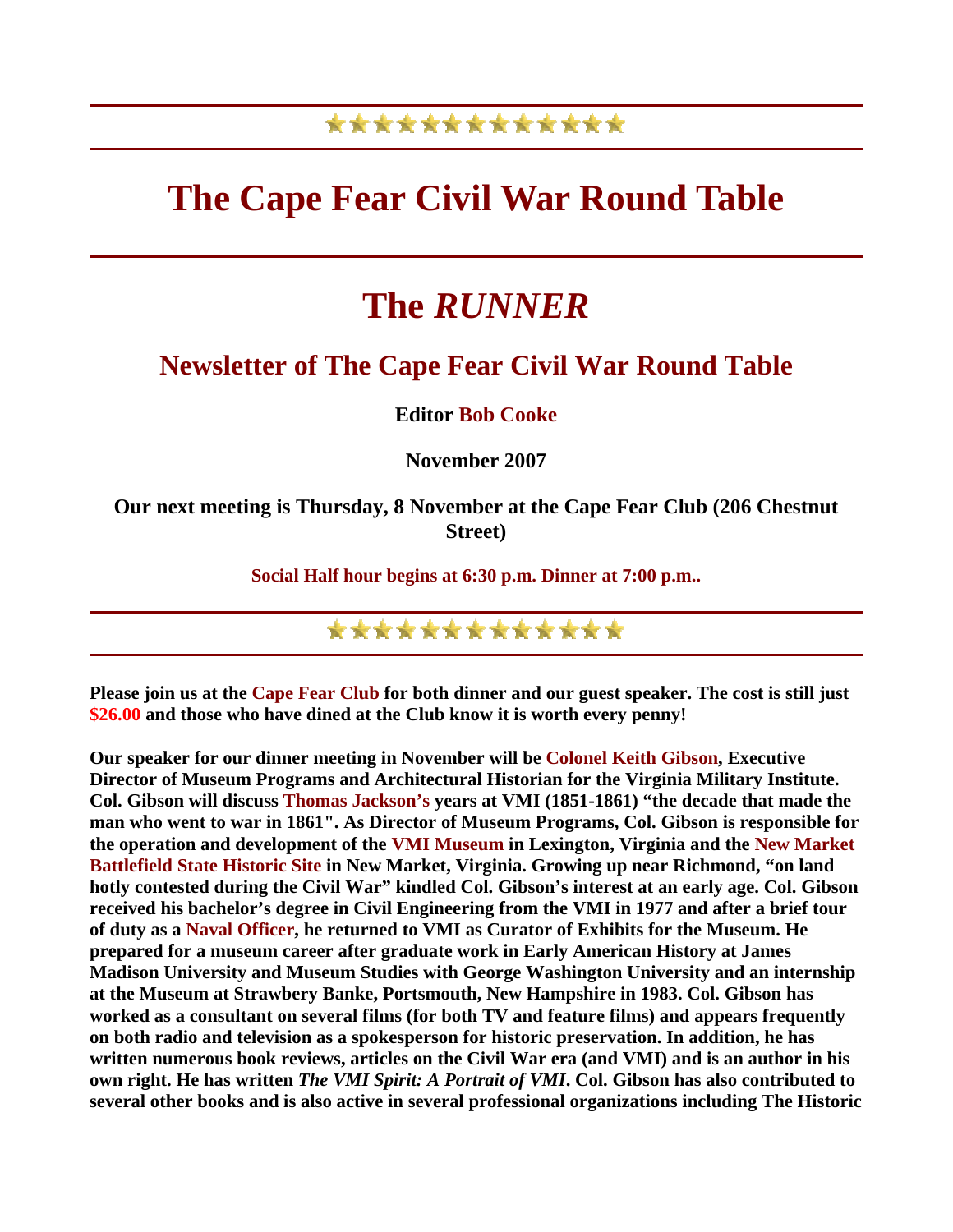**Lexington Foundation and The Center for the Study of the Civil War and has served two terms as president of the Rockbridge Historical Society.** 

#### \*\*\*\*\*\*\*\*\*\*\*\*\*

**Jonathan Sarris kept his rapt audience well entertained with his "comparative analysis" of two counties in northern Georgia during** 



**the war. Beginning with a "vignette" describing an officer walking through a village with his troops, confronting angry townspeople who wanted them out of their village, the soldiers left within a month in the area. "Decidedly not pacified" was the judgment of the officer as he left. It could have been, said Mr. Sarris, the Balkans in** 



**1990 or even Vietnam in 1968. The town was located in the mountains of northern Georgia where allegiances were divided and "confused". The people of Fannin (a portion of which borders North Carolina) and Lumpkin counties, in Appalachia, fought what Mr. Sarris termed the "inner war"; a war not visited by Ken Burns "Civil War". Soldiers from these counties fought for hearth and home on a local level. It was a brutal** 

guerilla war, divided along community lines, exacerbated by many deserters (and draft dodgers) **who flocked to the area to "lay low" (to avoid service). Mr. Sarris cited the case of the Woody**  brothers, in which pro-Confederate Josiah testified against his brother John Wesley for being **pro-Union. John was acquitted and later fled to East Tennessee to join the Union army. Class divisions appeared to be a contributing factor in the strife as Lumpkin County, supposed ly more pro-Confederate than it's neighbor to the northwest and thought to be more "cosmopolitan", viewed Fannin County as full of simple "mountaineers" who were responsible for all the atrocities committed (civilians tortured, houses and barns burned) in northern Georgia. In short, Mr. Sarris brought to light the fact that the Civil War was fought not only on the Virginia field s but also in the fields along the Blue Ridge mountains.** 



**There was an interesting article in the** *Star-News* **recently (September 27) in described The Museum of the Confederacy's idea to expand their collection to Fort Monroe, Virginia. That army base is due to be closed and they are looking for ideas for the area. The Museum at present has only enough room to display about ten percent of its collection, so the move would not only open up more items for public viewing, but would likely increase tourism to the area. It certainly looks like a "win-win" situation for both parties! The Museum has also mentioned two other possible sites, Chancellorsville and Fredericksburg Battlefields. In any event, the Museum hopes to have an "off-campus" location up and running by 2011, the sesquicentennial of the American Civil War.** 

**Raffle Winners!**